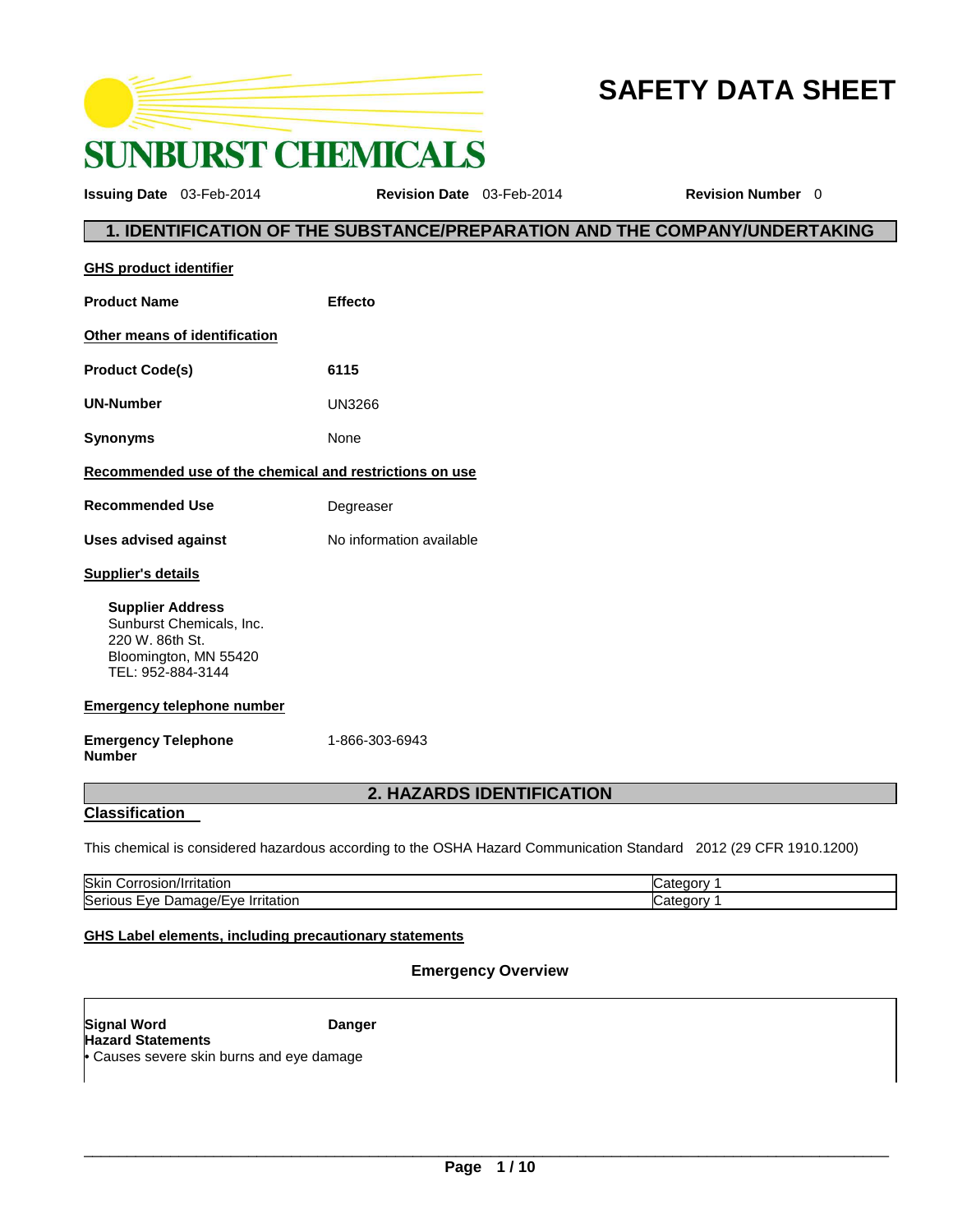

### **Precautionary Statements**

#### **Prevention**

- Do not breathe dust/fume/gas/mist/vapors/spray
- Wash face, hands and any exposed skin thoroughly after handling
- Wear protective gloves/protective clothing/eye protection/face protection

#### **General Advice**

• Immediately call a POISON CENTER or doctor/physician

#### **Eyes**

• IF IN EYES: Rinse cautiously with water for several minutes. Remove contact lenses, if present and easy to do. Continue rinsing

• Immediately call a POISON CENTER or doctor/physician.

#### **Skin**

• IF ON SKIN (or hair): Take off immediately all contaminated clothing. Rinse skin with water/shower

• Wash contaminated clothing before reuse

#### **Inhalation**

• IF INHALED: Remove victim to fresh air and keep at rest in a position comfortable for breathing

# **Ingestion**

• IF SWALLOWED: Rinse mouth. DO NOT induce vomiting

#### **Storage**

• Store locked up

#### **Disposal**

• Dispose of contents/container to an approved waste disposal plant

# **Hazard Not Otherwise Classified (HNOC)**

Not applicable

#### **Other information**

No information available.

# **3. COMPOSITION/INFORMATION ON INGREDIENTS**

| <b>Chemical Name</b>               | <b>CAS-No</b> | Weight % | <b>Trade secret</b> |
|------------------------------------|---------------|----------|---------------------|
| Ethylene oxide-Nonylphenol polymer | 9016-45-9     | $7 - 13$ |                     |
| Isopropyl alcohol                  | 67-63-0       | 1-5      |                     |
| Sodium xylene sulfonate            | 1300-72-7     | 1-5      |                     |
| 2-Butoxvethanol                    | 111-76-2      | 1-5      |                     |
| Sodium hydroxide                   | 1310-73-2     | 1-5      |                     |

\*The exact percentage (concentration) of composition has been withheld as a trade secret.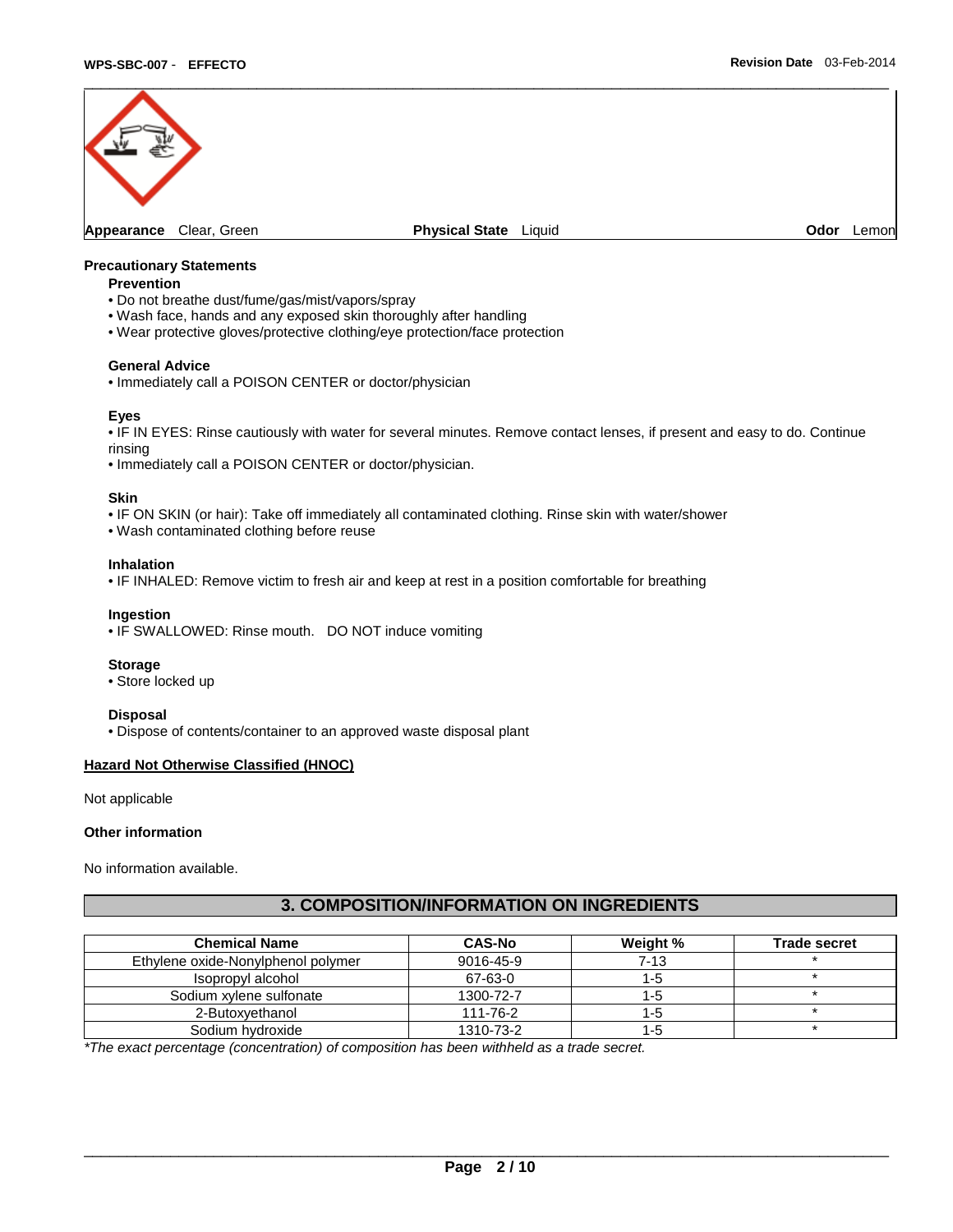# \_\_\_\_\_\_\_\_\_\_\_\_\_\_\_\_\_\_\_\_\_\_\_\_\_\_\_\_\_\_\_\_\_\_\_\_\_\_\_\_\_\_\_\_\_\_\_\_\_\_\_\_\_\_\_\_\_\_\_\_\_\_\_\_\_\_\_\_\_\_\_\_\_\_\_\_\_\_\_\_\_\_\_\_\_\_\_\_\_\_\_\_\_ **4. FIRST AID MEASURES**

### **Description of necessary first-aid measures**

| <b>General Advice</b> | Immediate medical attention is required.                                                                                                                                                |
|-----------------------|-----------------------------------------------------------------------------------------------------------------------------------------------------------------------------------------|
| <b>Eye Contact</b>    | Rinse immediately with plenty of water, also under the eyelids, for at least 15 minutes. Seek<br>immediate medical attention/advice.                                                    |
| <b>Skin Contact</b>   | Wash off immediately with soap and plenty of water removing all contaminated clothes and<br>shoes. Wash contaminated clothing before reuse. Seek immediate medical<br>attention/advice. |
| <b>Inhalation</b>     | Move to fresh air. If breathing is difficult, give oxygen. If symptoms persist, call a physician.                                                                                       |
| Ingestion             | Do NOT induce vomiting. Drink plenty of water. Never give anything by mouth to an<br>unconscious person. If symptoms persist, call a physician.                                         |

### **Most important symptoms/effects, acute and delayed**

**Most Important Symptoms/Effects** No information available.

#### **Indication of immediate medical attention and special treatment needed, if necessary**

**Notes to Physician**  Treat symptomatically.

# **5. FIRE-FIGHTING MEASURES**

#### **Suitable Extinguishing Media**

Water. Carbon dioxide  $(CO_2)$ . Dry chemical.

### **Unsuitable Extinguishing Media** None

#### **Specific Hazards Arising from the Chemical**

No information available

| <b>Explosion Data</b>            |      |
|----------------------------------|------|
| Sensitivity to Mechanical Impact | None |
| Sensitivity to Static Discharge  | None |

# **Protective Equipment and Precautions for Firefighters**

As in any fire, wear self-contained breathing apparatus pressure-demand, MSHA/NIOSH (approved or equivalent) and full protective gear.

# **6. ACCIDENTAL RELEASE MEASURES**

### **Personal precautions, protective equipment and emergency procedures**

| <b>Personal Precautions</b>                           | Avoid contact with skin, eyes and clothing. Ensure adequate ventilation. Use personal<br>protective equipment. |  |
|-------------------------------------------------------|----------------------------------------------------------------------------------------------------------------|--|
| <b>Environmental Precautions</b>                      |                                                                                                                |  |
| <b>Environmental Precautions</b>                      | Prevent product from entering drains. Do not flush into surface water or sanitary sewer<br>system.             |  |
| Methods and materials for containment and cleaning up |                                                                                                                |  |
| <b>Methods for Containment</b>                        | Prevent further leakage or spillage if safe to do so.                                                          |  |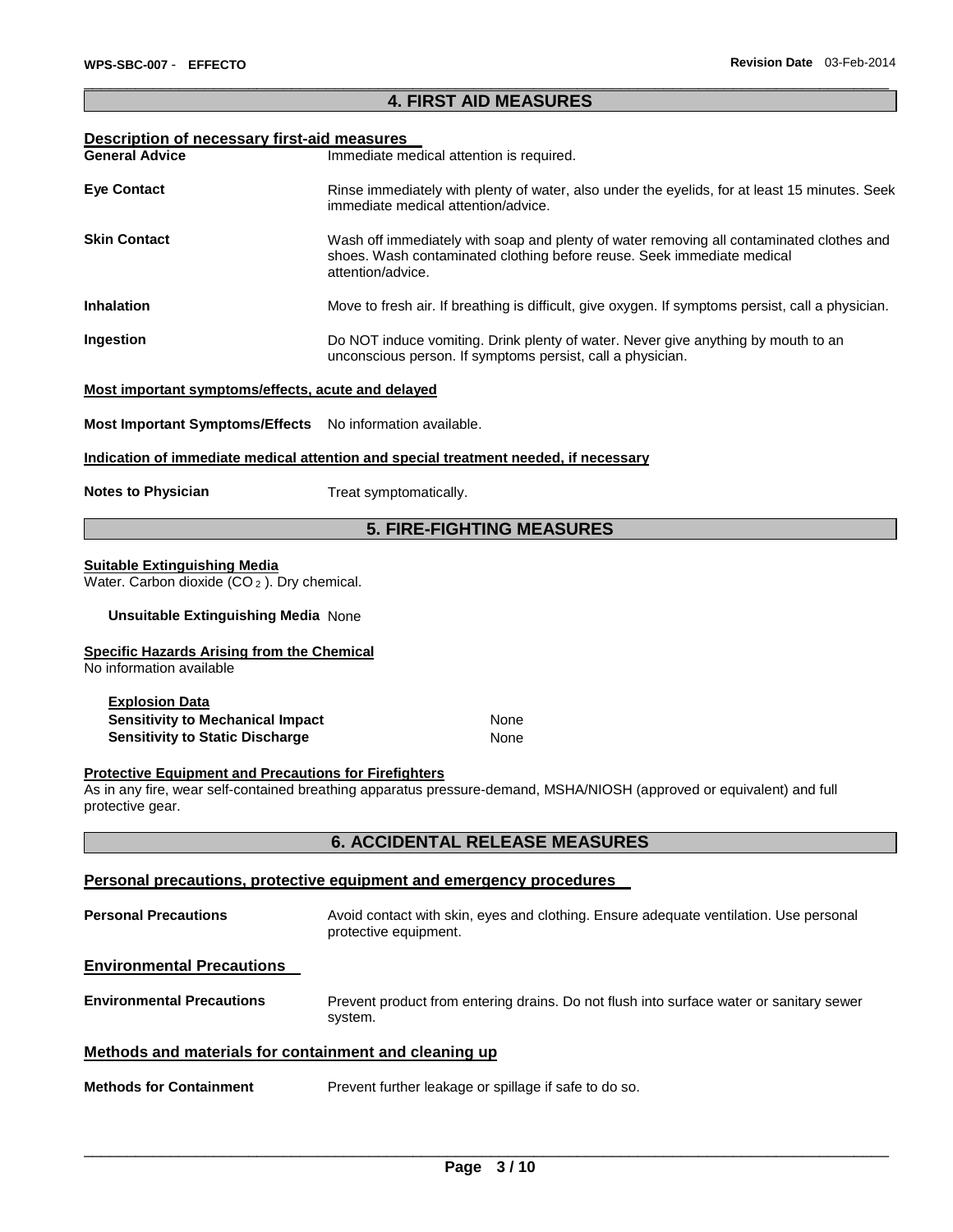\_\_\_\_\_\_\_\_\_\_\_\_\_\_\_\_\_\_\_\_\_\_\_\_\_\_\_\_\_\_\_\_\_\_\_\_\_\_\_\_\_\_\_\_\_\_\_\_\_\_\_\_\_\_\_\_\_\_\_\_\_\_\_\_\_\_\_\_\_\_\_\_\_\_\_\_\_\_\_\_\_\_\_\_\_\_\_\_\_\_\_\_\_ **Methods for Cleaning Up Absorb spilled material with an absorbent material such as clay, sawdust, or sand. Sweep** up and shovel into suitable containers for disposal. Flush area with flooding quantities of water

# **7. HANDLING AND STORAGE**

#### **Precautions for safe handling**

Handling **Handle in accordance with good industrial hygiene and safety practice. Ensure adequate** ventilation. Avoid contact with skin, eyes and clothing. Do not eat, drink or smoke when using this product. Wash thoroughly after handling.

#### **Conditions for safe storage, including any incompatibilities**

**Storage The Container Storage Storage Container tightly closed. Keep container closed when not in use. Keep out of the** reach of children.

**Incompatible Products** None

**8. EXPOSURE CONTROLS / PERSONAL PROTECTION** 

#### **Control parameters**

#### **Exposure Guidelines**

| <b>Chemical Name</b> | <b>ACGIH TLV</b>            | <b>OSHA PEL</b>                       | <b>NIOSH IDLH</b>            |
|----------------------|-----------------------------|---------------------------------------|------------------------------|
| Isopropyl alcohol    | STEL: 400 ppm               | TWA: 400 ppm                          | IDLH: 2000 ppm<br>10% LEL    |
| 67-63-0              | TWA: 200 ppm                | TWA: $980 \text{ mg/m}^3$             | TWA: 980 mg/m $3$            |
|                      |                             | (vacated) TWA: 400 ppm                | TWA: 400 ppm                 |
|                      |                             | (vacated) TWA: 980 mg/m <sup>3</sup>  | STEL: 500 ppm                |
|                      |                             | (vacated) STEL: 500 ppm               | STEL: 1225 mg/m <sup>3</sup> |
|                      |                             | (vacated) STEL: 1225 mg/m $3$         |                              |
| 2-Butoxyethanol      | TWA: 20 ppm                 | TWA: $50$ ppm                         | IDLH: 700 ppm                |
| 111-76-2             |                             | TWA: 240 mg/m $3$                     | TWA: 5 ppm                   |
|                      |                             | (vacated) TWA: 25 ppm                 | TWA: 24 mg/m <sup>3</sup>    |
|                      |                             | (vacated) TWA: $120 \text{ mg/m}^3$   |                              |
|                      |                             | (vacated) S*                          |                              |
|                      |                             | $S^*$                                 |                              |
| Sodium hydroxide     | Ceiling: $2 \text{ mg/m}^3$ | TWA: $2 \text{ mg/m}^3$               | IDLH: $10 \text{ mg/m}^3$    |
| 1310-73-2            |                             | (vacated) Ceiling: $2 \text{ mg/m}^3$ | Ceiling: 2 mg/m <sup>3</sup> |

**Appropriate engineering controls**

| <b>Engineering Measures</b> | Showers             |
|-----------------------------|---------------------|
|                             | Eyewash stations    |
|                             | Ventilation systems |

#### **Individual protection measures, such as personal protective equipment**

| <b>Eve/Face Protection</b><br><b>Skin and Body Protection</b><br><b>Respiratory Protection</b> | Tightly fitting safety goggles.<br>Rubber gloves.<br>If exposure limits are exceeded or irritation is experienced, NIOSH/MSHA approved<br>respiratory protection should be worn. |
|------------------------------------------------------------------------------------------------|----------------------------------------------------------------------------------------------------------------------------------------------------------------------------------|
|                                                                                                |                                                                                                                                                                                  |

Hygiene Measures **Mask Constructs** Wash thoroughly after handling.

# **9. PHYSICAL AND CHEMICAL PROPERTIES**

#### **Information on basic physical and chemical properties**

| <b>Physical State</b> |  |
|-----------------------|--|
| Odor                  |  |

**Physical State Industry Appearance Clear Green**<br> **Physical State Clear Contract Clear Clear Clear Clear Clear Clear Clear Clear Clear Clear Clear Clear Clear** 

**Lemon Color Threshold No information available**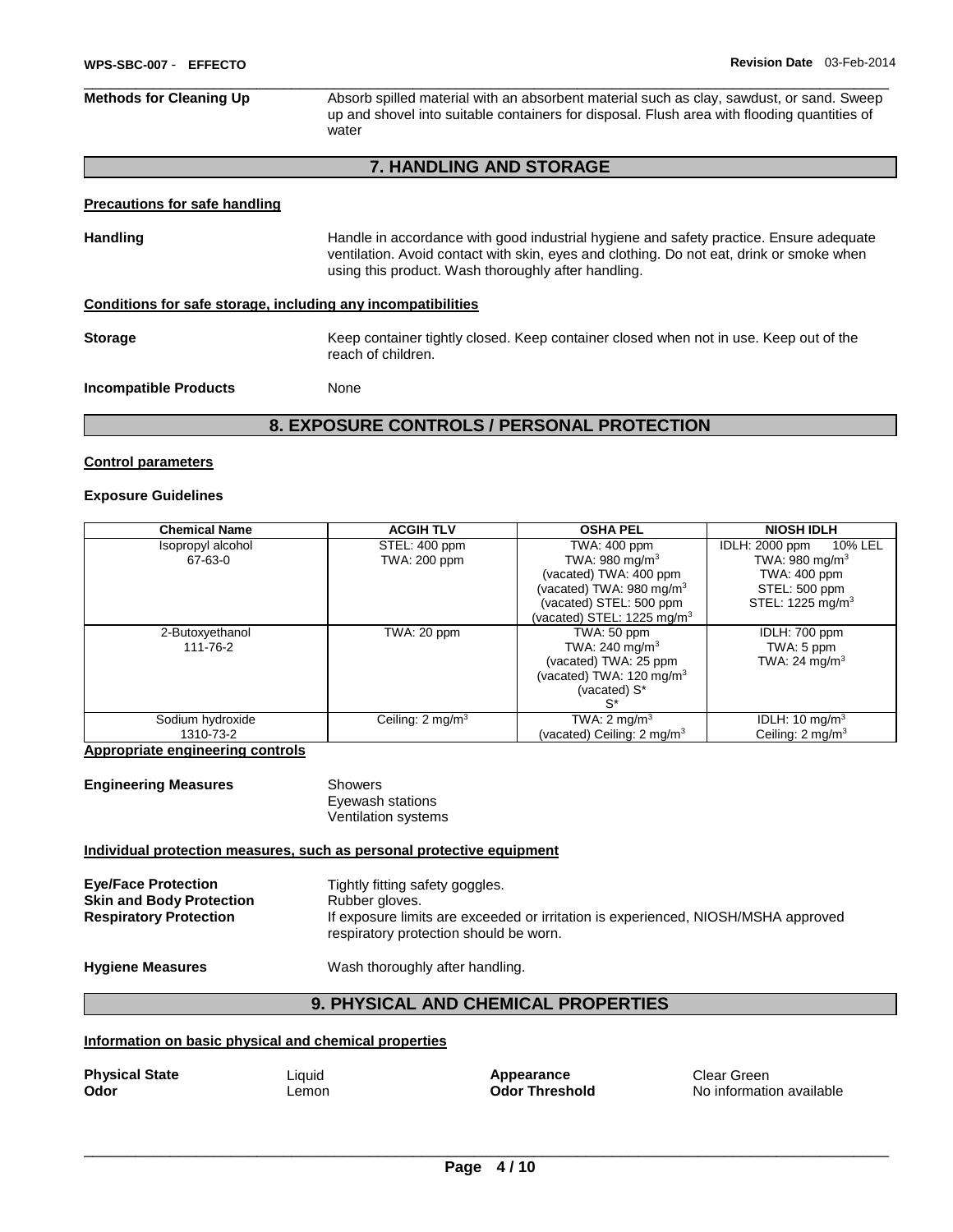| <b>Property</b>                                         | Values                        | Remarks/ - Method |
|---------------------------------------------------------|-------------------------------|-------------------|
| рH                                                      | 12.9                          | None known        |
| <b>Melting Point/Range</b>                              | No data available             | None known        |
| <b>Boiling Point/Boiling Range</b>                      | 100 $\degree$ / 212 $\degree$ | None known        |
| <b>Flash Point</b>                                      | None                          | None known        |
| <b>Evaporation rate</b>                                 | No data available             | None known        |
| Flammability (solid, gas)                               | No data available             | None known        |
| <b>Flammability Limits in Air</b>                       |                               |                   |
| upper flammability limit                                | No data available             |                   |
| lower flammability limit                                | No data available             |                   |
| <b>Vapor Pressure</b>                                   | No data available             | None known        |
| <b>Vapor Density</b>                                    | No data available             | None known        |
| <b>Relative Density</b>                                 | No data available             | None known        |
| <b>Specific Gravity</b>                                 | No data available             | None known        |
| <b>Water Solubility</b>                                 | No data available             | None known        |
| Solubility in other solvents                            | No data available             | None known        |
| Partition coefficient: n-octanol/waterNo data available |                               | None known        |
| <b>Autoignition Temperature</b>                         | No data available             | None known        |
| <b>Decomposition Temperature</b>                        | No data available             | None known        |
| <b>Viscosity</b>                                        | No data available             | None known        |
| <b>Flammable Properties</b>                             | Not flammable                 |                   |
| <b>Explosive Properties</b>                             | No data available             |                   |
| <b>Oxidizing Properties</b>                             | No data available             |                   |
| <b>Other information</b>                                |                               |                   |
| <b>VOC Content (%)</b>                                  | No data available             |                   |

# **10. STABILITY AND REACTIVITY**

# **Reactivity**

No data available.

# **Chemical stability**

Stable under recommended storage conditions.

# **Possibility of hazardous reactions**

None under normal processing.

# **Conditions to avoid**

None known based on information supplied.

# **Incompatible materials**

None

# **Hazardous decomposition products**

None known based on information supplied.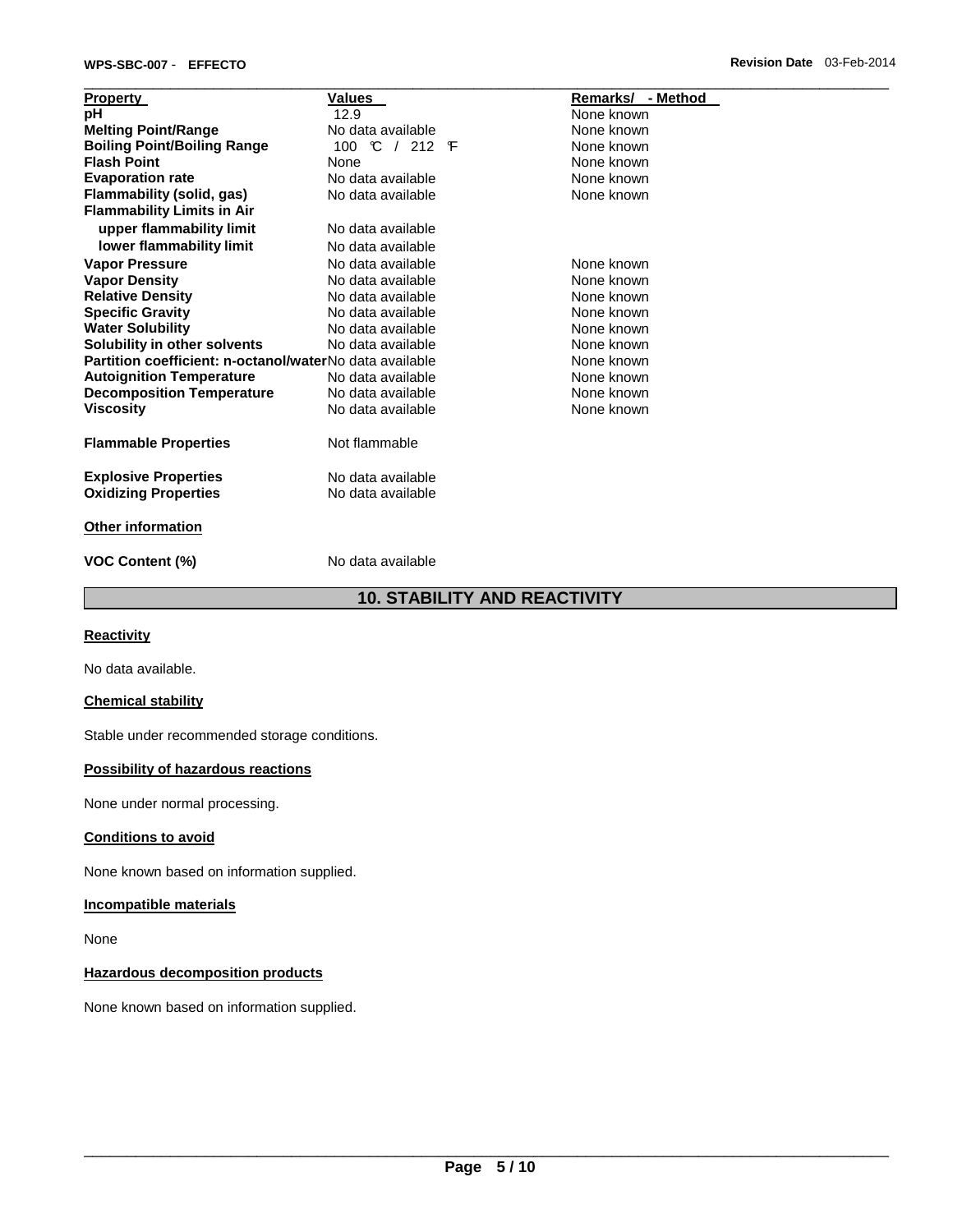# \_\_\_\_\_\_\_\_\_\_\_\_\_\_\_\_\_\_\_\_\_\_\_\_\_\_\_\_\_\_\_\_\_\_\_\_\_\_\_\_\_\_\_\_\_\_\_\_\_\_\_\_\_\_\_\_\_\_\_\_\_\_\_\_\_\_\_\_\_\_\_\_\_\_\_\_\_\_\_\_\_\_\_\_\_\_\_\_\_\_\_\_\_ **11. TOXICOLOGICAL INFORMATION**

# **Information on likely routes of exposure**

| <b>Product Information</b> |                                            |
|----------------------------|--------------------------------------------|
| <b>Inhalation</b>          | May cause irritation of respiratory tract. |
| <b>Eye Contact</b>         | Causes serious eye damage.                 |
| <b>Skin Contact</b>        | Causes severe skin burns.                  |
| <b>Ingestion</b>           | May cause irritation                       |

| <b>Chemical Name</b>                  | LD50 Oral             | <b>LD50 Dermal</b>                               | <b>LC50 Inhalation</b>                              |
|---------------------------------------|-----------------------|--------------------------------------------------|-----------------------------------------------------|
| Ethylene oxide-Nonylphenol<br>polymer | = 1310 mg/kg<br>(Rat) | $= 2$ mL/kg (Rabbit)                             |                                                     |
| Isopropyl alcohol                     | Rat)<br>= 4396 mg/kg  | 12800 mg/kg<br>ั Rat )<br>Rabbit)<br>12870 mg/kg | 72.6 mg/L (Rat) 4 h                                 |
| 2-Butoxyethanol                       | = 470 mg/kg<br>Rat)   | Rabbit)<br>= 400 mg/kg<br>= 2270 mg/kg<br>Rat)   | $Rat$ + 4 h = 450 ppm<br>$= 2.21$ mg/L<br>Rat ) 4 h |
| Sodium xylene sulfonate               | Rat)<br>= 7200 mg/kg  |                                                  |                                                     |
| Sodium hydroxide                      |                       | Rabbit)<br>1350 mg/kg                            |                                                     |

# **Symptoms related to the physical, chemical and toxicological characteristics**

**Symptoms** No information available.

# **Delayed and immediate effects and also chronic effects from short and long term exposure**

**Sensitization** No information available. **Mutagenic Effects No information available.**<br> **Carcinogenicity** The table below indicates

The table below indicates whether each agency has listed any ingredient as a carcinogen.

| <b>Chemical Name</b> | <b>ACGIH</b> | <b>IARC</b> | <b>NUTE</b><br>N<br>. . | <b>OSHA</b> |
|----------------------|--------------|-------------|-------------------------|-------------|
| Isopropyl alcohol    |              | Group 3     |                         |             |
| 2-Butoxyethanol      | Δ≎<br>∽∿     | Group 3     |                         |             |

**ACGIH: (American Conference of Governmental Industrial Hygienists)** A3 - Animal Carcinogen **IARC: (International Agency for Research on Cancer)** Group 3: Not Classifiable as to its Carcinogenicity to Humans<br> **Social Containery Containery** No information available. **Reproductive Toxicity <b>No information available.**<br>
STOT - single exposure **No information available. STOT - single exposure No information available.**<br>**STOT - repeated exposure No information available. STOT - repeated exposure Aspiration Hazard Moleco Example 2018** No information available.

# **Numerical measures of toxicity • - Product**

|                    | The following values are calculated based on chapter 3.1 of the GHS document: |
|--------------------|-------------------------------------------------------------------------------|
| LD50 Oral          | 7463 mg/kg; Acute toxicity estimate                                           |
| <b>LD50 Dermal</b> | 30799 mg/kg; Acute toxicity estimate                                          |
| <b>Inhalation</b>  |                                                                               |
| dust/mist          | 60.4 mg/L; Acute toxicity estimate                                            |
| Vapor              | 86.6 mg/L; Acute toxicity estimate                                            |

# **12. ECOLOGICAL INFORMATION**

# **Ecotoxicity**

The environmental impact of this product has not been fully investigated.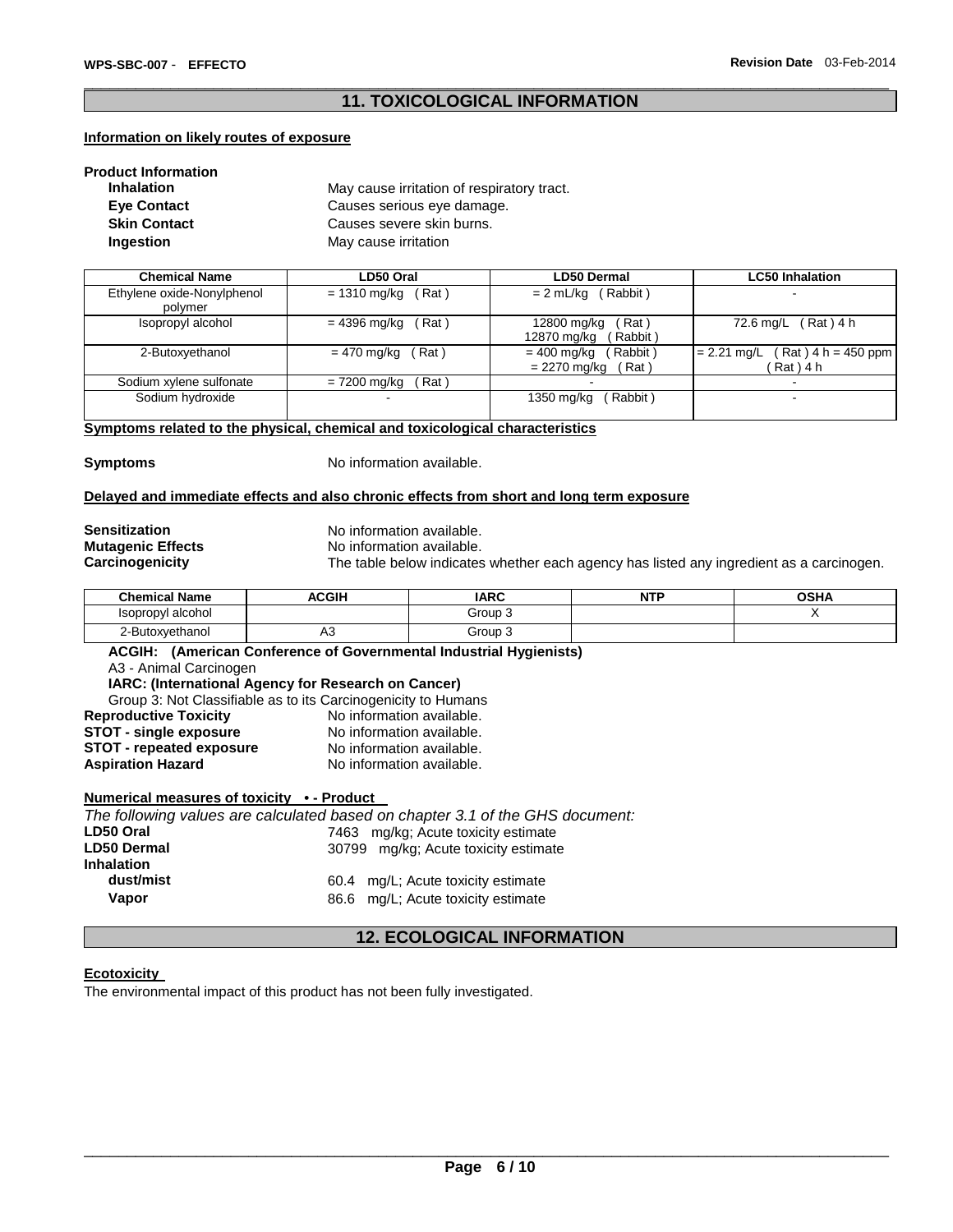| <b>Chemical Name</b>     | <b>Toxicity to Algae</b>  | <b>Toxicity to Fish</b>                                | <b>Toxicity to</b>    | Daphnia Magna (Water              |
|--------------------------|---------------------------|--------------------------------------------------------|-----------------------|-----------------------------------|
|                          |                           |                                                        | <b>Microorganisms</b> | Flea)                             |
| Isopropyl alcohol        | EC50 96 h: $> 1000$ mg/L  | LC50 96 h: = 11130 mg/L                                |                       | EC50 48 h: = $13299 \text{ mg/L}$ |
|                          |                           | (Desmodesmus subspicatus) static (Pimephales promelas) |                       | (Daphnia magna)                   |
|                          | EC50 72 h: > 1000 mg/L    | LC50 96 h: = 9640 mg/L                                 |                       |                                   |
|                          | (Desmodesmus subspicatus) | flow-through (Pimephales                               |                       |                                   |
|                          |                           | promelas)                                              |                       |                                   |
|                          |                           | LC50 96 h: $> 1400000 \mu g/L$                         |                       |                                   |
|                          |                           | (Lepomis macrochirus)                                  |                       |                                   |
| 2-Butoxyethanol          |                           | LC50 96 h: = $1490$ mg/L                               |                       | EC50 24 h: 1698 - 1940            |
|                          |                           | static (Lepomis macrochirus)                           |                       | mg/L (Daphnia magna)              |
|                          |                           | LC50 96 h: = 2950 mg/L                                 |                       | EC50 48 h: > 1000 mg/L            |
|                          |                           | (Lepomis macrochirus)                                  |                       | (Daphnia magna)                   |
| Sodium hydroxide         |                           | LC50 96 h: = $45.4$ mg/L                               |                       |                                   |
|                          |                           | static (Oncorhynchus                                   |                       |                                   |
|                          |                           | mykiss)                                                |                       |                                   |
| Pentasodium triphosphate |                           | LC50 48 h: = 1650 mg/L                                 |                       |                                   |
|                          |                           | (Leuciscus idus)                                       |                       |                                   |

# **Persistence and Degradability** No information available.

# **Bioaccumulation** No information available.

| .<br><b>Chemical</b><br>Name               | Pow<br><b>LOO</b> |
|--------------------------------------------|-------------------|
| alcohol<br><i><b>Isopropyl</b></i>         | 0.05              |
| vethanol<br>.<br>∩צ∩<br>Ju lai<br><u>_</u> | י הר<br>U.O I     |

# **Other Adverse Effects**

No information available.

# **13. DISPOSAL CONSIDERATIONS**

Waste Disposal Methods **Dispose of in accordance with federal, state, and local regulations** 

**Contaminated Packaging <b>Dispose** of in accordance with federal, state, and local regulations.

| <b>Chemical Name</b> | California Hazardous Waste |
|----------------------|----------------------------|
| Isopropyl alcohol    | Toxic                      |
|                      | lanitable                  |
| Sodium hydroxide     | Toxic                      |
|                      | Corrosive                  |

# **14. TRANSPORT INFORMATION**

# DOT

| <b>UN-Number</b>                                 | <b>UN3266</b>                                                                |
|--------------------------------------------------|------------------------------------------------------------------------------|
| Proper shipping name                             | Corrosive liquid, basic, inorganic, n.o.s.                                   |
| <b>Hazard Class</b>                              | 8                                                                            |
| <b>Packing Group</b>                             | Ш                                                                            |
| <b>Description</b>                               | UN3266, Corrosive liquid, basic, inorganic, n.o.s. (Sodium hydroxide), 8, II |
| <b>Emergency Response Guide</b><br><b>Number</b> | 154                                                                          |
| <b>TDG</b>                                       |                                                                              |
| <b>UN-Number</b>                                 | UN3266                                                                       |
| <b>Proper Shipping Name</b>                      | Corrosive liquid, basic, inorganic, n.o.s.                                   |
| <b>Hazard Class</b>                              | 8                                                                            |
| <b>Packing Group</b>                             | Ш                                                                            |
| <b>Description</b>                               | UN3266, Corrosive liquid, basic, inorganic, n.o.s. (Sodium hydroxide), 8, II |
| <b>UN-Number</b>                                 | UN3266                                                                       |
| <b>Proper Shipping Name</b>                      | Corrosive liquid, basic, inorganic, n.o.s.                                   |
| <b>Hazard Class</b>                              | 8                                                                            |
| <b>Packing Group</b>                             | Ш                                                                            |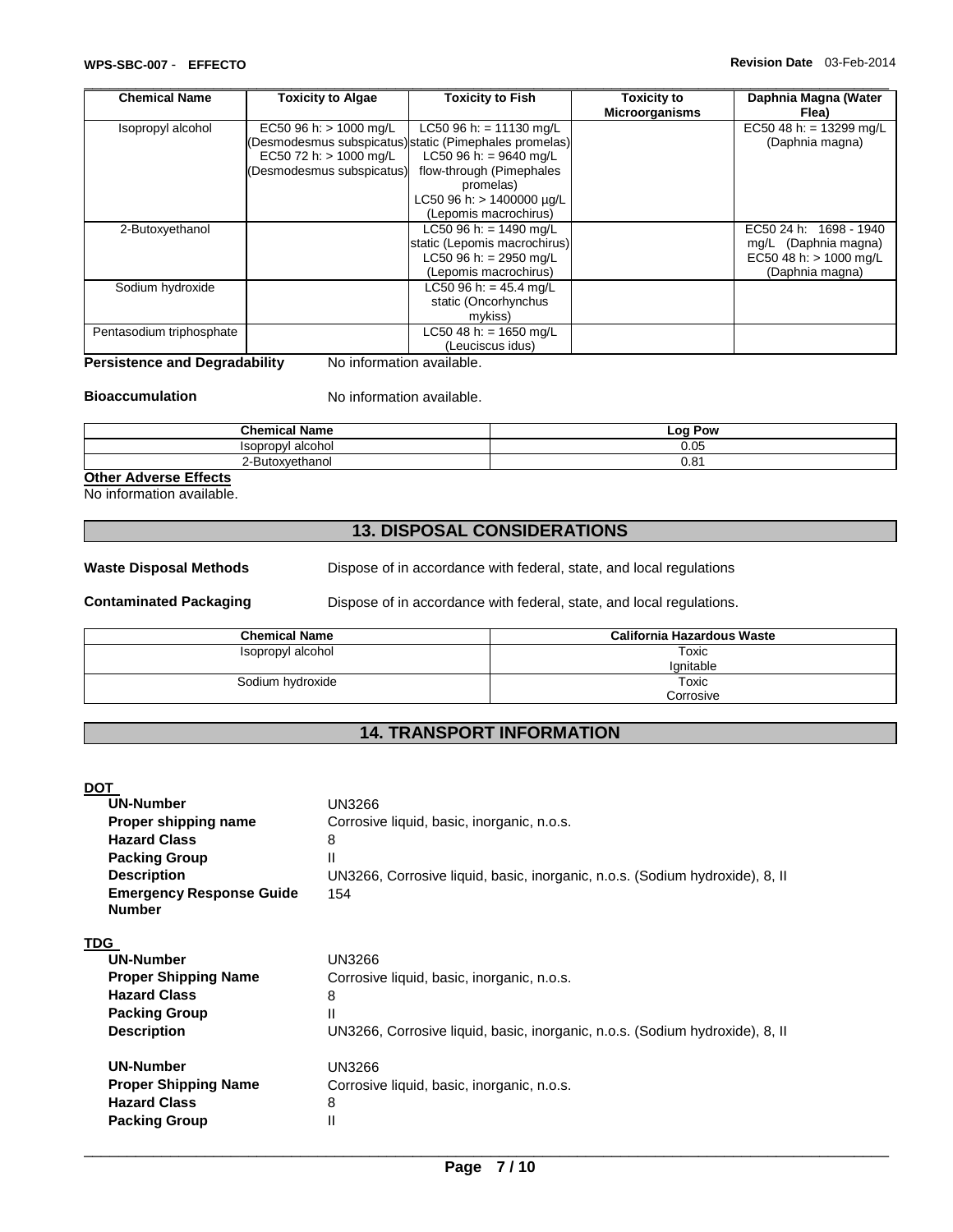| <b>Description</b>              | UN3266, Corrosive liquid, basic, inorganic, n.o.s. (Sodium hydroxide), 8, II      |
|---------------------------------|-----------------------------------------------------------------------------------|
| <b>ICAO</b>                     |                                                                                   |
| <b>UN-Number</b>                | <b>UN3266</b>                                                                     |
| Proper shipping name            | Corrosive liquid, basic, inorganic, n.o.s.                                        |
| <b>Hazard Class</b>             | 8                                                                                 |
| <b>Packing Group</b>            | Ш                                                                                 |
| <b>Description</b>              | UN3266, Corrosive liquid, basic, inorganic, n.o.s., 8, II                         |
|                                 |                                                                                   |
| <b>IATA</b><br><b>UN-Number</b> | UN3266                                                                            |
| <b>Proper Shipping Name</b>     |                                                                                   |
| <b>Hazard Class</b>             | Corrosive liquid, basic, inorganic, n.o.s.<br>8                                   |
| <b>Packing Group</b>            | Ш                                                                                 |
| <b>ERG Code</b>                 | 8L                                                                                |
| <b>Description</b>              |                                                                                   |
|                                 | UN3266, Corrosive liquid, basic, inorganic, n.o.s. (Sodium hydroxide), 8, II      |
| <b>IMDG/IMO</b>                 |                                                                                   |
| <b>UN-Number</b>                | <b>UN3266</b>                                                                     |
| <b>Proper Shipping Name</b>     | Corrosive liquid, basic, inorganic, n.o.s.                                        |
| <b>Hazard Class</b>             | 8                                                                                 |
| <b>Packing Group</b>            | Ш                                                                                 |
| EmS No.                         | $F-A, S-B$                                                                        |
| <b>Description</b>              | UN3266, Corrosive liquid, basic, inorganic, n.o.s. (Sodium hydroxide), 8, II      |
| <b>UN-Number</b>                | <b>UN3266</b>                                                                     |
| <b>Proper Shipping Name</b>     | Corrosive liquid, basic, inorganic, n.o.s.                                        |
| <b>Hazard Class</b>             | 8                                                                                 |
| <b>Packing Group</b>            | Ш.                                                                                |
| <b>Classification Code</b>      | C <sub>5</sub>                                                                    |
| <b>Description</b>              | UN3266, Corrosive liquid, basic, inorganic, n.o.s. (Sodium hydroxide), 8, II      |
| <b>ADR</b>                      |                                                                                   |
| <b>UN-Number</b>                | <b>UN3266</b>                                                                     |
| <b>Proper Shipping Name</b>     | Corrosive liquid, basic, inorganic, n.o.s.                                        |
| <b>Hazard Class</b>             | 8                                                                                 |
| <b>Packing Group</b>            | Ш                                                                                 |
| <b>Classification Code</b>      | C <sub>5</sub>                                                                    |
| <b>Tunnel Restriction Code</b>  | (E)                                                                               |
| <b>Description</b>              | UN3266, Corrosive liquid, basic, inorganic, n.o.s. (Sodium hydroxide), 8, II, (E) |
| <b>ADR/RID-Labels</b>           | 8                                                                                 |
| <b>Proper Shipping Name</b>     | Corrosive liquid, basic, inorganic, n.o.s.                                        |
| <b>Hazard Class</b>             | 8                                                                                 |
| <b>Packing Group</b>            | $\mathbf{H}$                                                                      |
| <b>Classification Code</b>      | C <sub>5</sub>                                                                    |
| <b>Special Provisions</b>       | 274                                                                               |
| <b>Description</b>              | UN3266, Corrosive liquid, basic, inorganic, n.o.s. (Sodium hydroxide), 8, II      |
| <b>Limited Quantity</b>         | 1 <sub>L</sub>                                                                    |

# **International Inventories IECSC**

### **Legend**

**TSCA** - United States Toxic Substances Control Act Section 8(b) Inventory **DSL/NDSL** - Canadian Domestic Substances List/Non-Domestic Substances List **U.S. Federal Regulations** 

**15. REGULATORY INFORMATION**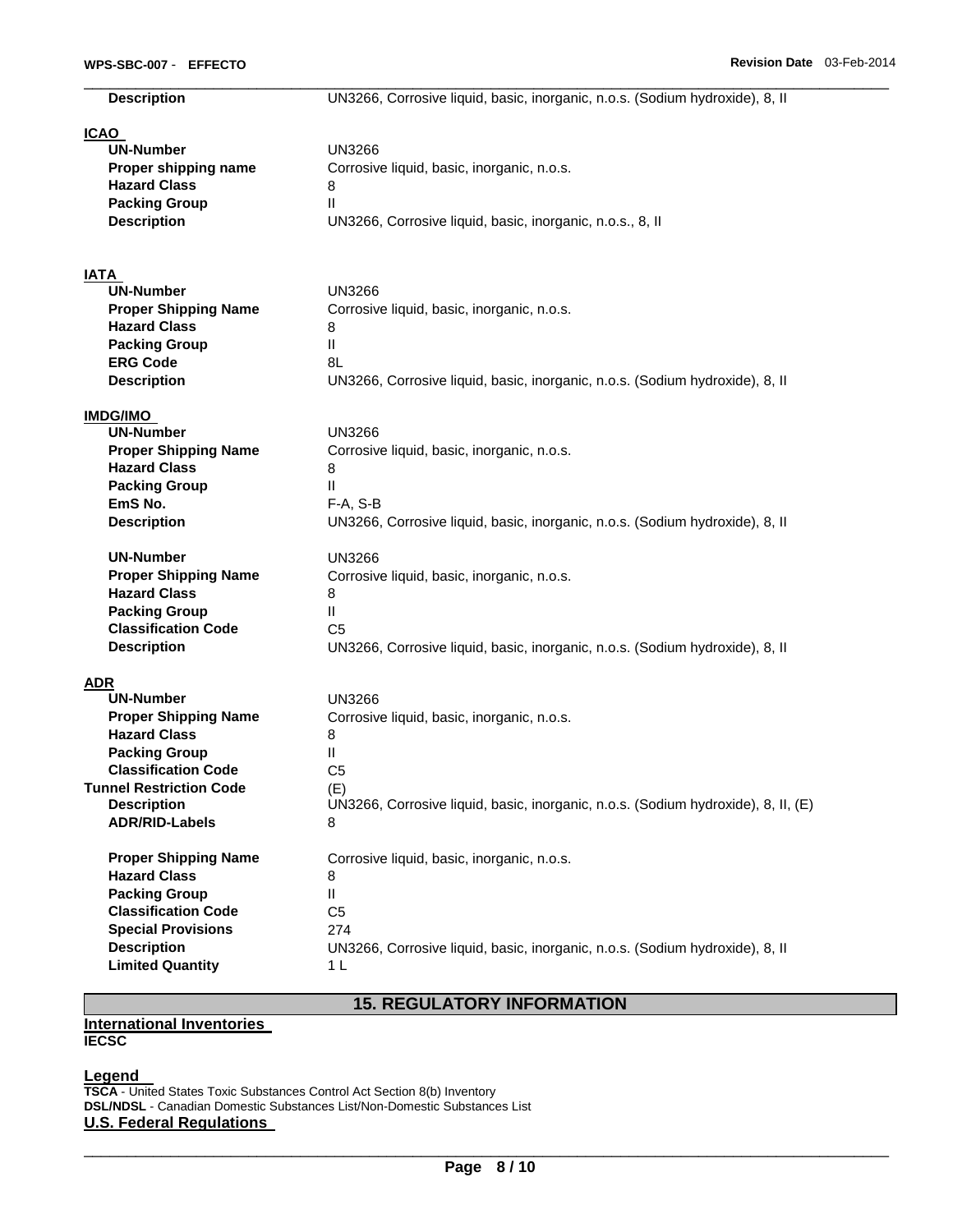Section 313 of Title III of the Superfund Amendments and Reauthorization Act of 1986 (SARA). This product contains a chemical or chemicals which are subject to the reporting requirements of the Act and Title 40 of the Code of Federal Regulations, Part 372:

\_\_\_\_\_\_\_\_\_\_\_\_\_\_\_\_\_\_\_\_\_\_\_\_\_\_\_\_\_\_\_\_\_\_\_\_\_\_\_\_\_\_\_\_\_\_\_\_\_\_\_\_\_\_\_\_\_\_\_\_\_\_\_\_\_\_\_\_\_\_\_\_\_\_\_\_\_\_\_\_\_\_\_\_\_\_\_\_\_\_\_\_\_

| <b>Chemical Name</b>    | <b>CAS-No</b> | Weight % | <b>SARA 313 -</b><br>Threshold<br>Values,<br>70 |
|-------------------------|---------------|----------|-------------------------------------------------|
| Butoxyethanol<br>ווורו- | 7C<br>-ים     |          | $\cdot\cdot$                                    |

| SARA 311/312 Hazard Categories           |     |
|------------------------------------------|-----|
| <b>Acute Health Hazard</b>               | Yes |
| <b>Chronic Health Hazard</b>             | No  |
| <b>Fire Hazard</b>                       | Nο  |
| <b>Sudden Release of Pressure Hazard</b> | N٥  |
| <b>Reactive Hazard</b>                   |     |

#### **Clean Water Act**

This product contains the following substances which are regulated pollutants pursuant to the Clean Water Act (40 CFR 122.21 and 40 CFR 122.42):

| <b>Chemical Name</b> | <b>CWA - Reportable</b><br>Quantities | <b>CWA - Toxic Pollutants</b> | <b>CWA - Priority Pollutants</b> | <b>CWA - Hazardous</b><br><b>Substances</b> |
|----------------------|---------------------------------------|-------------------------------|----------------------------------|---------------------------------------------|
| Sodium hydroxide     | 1000 lb                               |                               |                                  |                                             |

# **CERCLA**

This material, as supplied, contains one or more substances regulated as a hazardous substance under the Comprehensive Environmental Response Compensation and Liability Act (CERCLA) (40 CFR 302):

| <b>Chemical Name</b> | <b>Hazardous Substances RQs</b> | <b>Extremely Hazardous Substances</b><br>RQs | <b>RQ</b>                                 |
|----------------------|---------------------------------|----------------------------------------------|-------------------------------------------|
| Sodium hydroxide     | <sup>1</sup> 000 lb             |                                              | RQ 1000 lb final RQ<br>RQ 454 kg final RQ |

# **U.S. State Regulations**

#### **California Proposition 65**

This product does not contain any Proposition 65 chemicals.

# **U.S. State Right-to-Know Regulations**

| <b>Chemical Name</b> | <b>New Jersey</b> | <b>Massachusetts</b> | Pennsylvania | <b>Illinois</b> | <b>Rhode Island</b> |
|----------------------|-------------------|----------------------|--------------|-----------------|---------------------|
| Isopropyl alcohol    |                   |                      |              |                 |                     |
| 2-Butoxvethanol      |                   |                      |              |                 |                     |
| Sodium hvdroxide     |                   |                      |              |                 |                     |

# **U.S. EPA Label Information**

**EPA Pesticide Registration Number** Not applicable

| <b>16. OTHER INFORMATION</b> |                                                                                            |                       |     |                          |                                           |  |  |  |
|------------------------------|--------------------------------------------------------------------------------------------|-----------------------|-----|--------------------------|-------------------------------------------|--|--|--|
| <b>NFPA</b>                  | <b>Health Hazard</b> 3                                                                     | Flammability          | - 0 | Instability 0            | <b>Physical and Chemical</b><br>Hazards - |  |  |  |
| <b>HMIS</b>                  | <b>Health Hazard</b> 3                                                                     | <b>Flammability</b> 0 |     | <b>Physical Hazard</b> 0 | <b>Personal Protection B</b>              |  |  |  |
| <b>Prepared By</b>           | <b>Sunburst Chemicals</b><br>220 West 86th Street<br>Bloomington, MN 55420<br>952-884-3144 |                       |     |                          |                                           |  |  |  |
| <b>Issuing Date</b>          | 03-Feb-2014                                                                                |                       |     |                          |                                           |  |  |  |
| <b>Revision Date</b>         | 03-Feb-2014                                                                                |                       |     |                          |                                           |  |  |  |
| <b>Revision Note</b>         | New Issue                                                                                  |                       |     |                          |                                           |  |  |  |